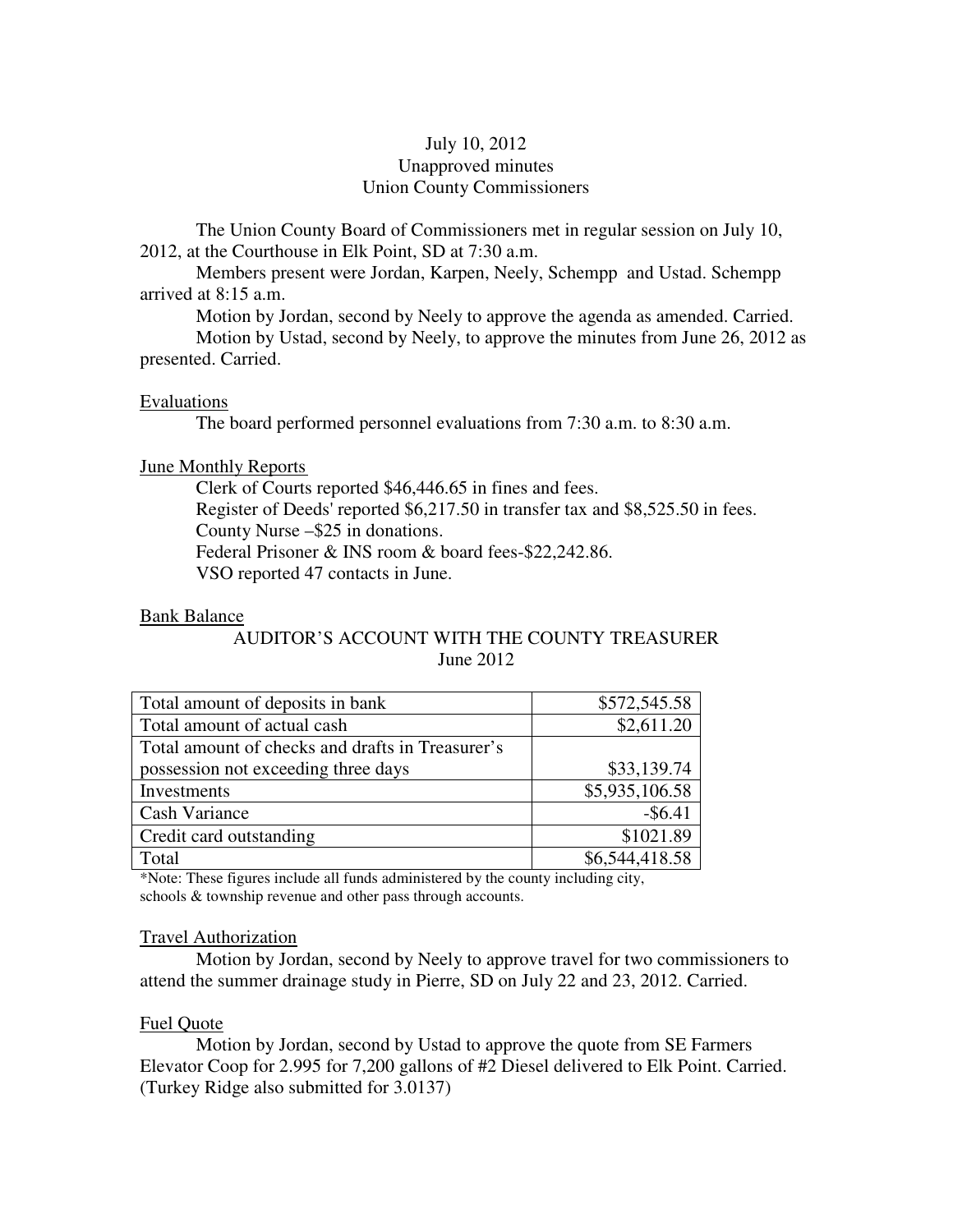## Malt Beverage Public Hearing

 A public hearing was held to approve application from Tina Saunders for a malt beverage license in the business name of Park Jefferson Speedway. Motion by Jordan, second by Neely to approve the application. Carried. Tina and Elliott Saunders, Sheriff Limoges present for discussion.

## Complaint

 Commissioner Schempp made a complaint about the condition of the area by Hopp's Inn. Board recommends that Commissioner Schempp discuss the matter with Planning Director Henze to investigate the matter.

## Highway/EMA

 Motion by Jordan, second by Ustad to name the sheriff and the emergency manager as voting delegates for 2012 Homeland Security grant dollars. Carried.

## Sick Leave Bank

Based on the Sick Leave Bank Committee's recommendation, 200 hours will be granted to employee Elden Beeler. Carried.

## Bid Award

 Motion by Neely, second by Schempp to approve the bid from Mid States Crushing and Recycling for \$3.48 per ton. Discussion on having only one bidder. Motion carried.

## ROW

 Motion by Schempp, second by Ustad to approve the application from Northern Natural Gas on County Rd. #21 & 317<sup>th</sup> St. for inspection and possible repairs of gas line. Carried.

## 2013 Budget

 Discussion on various items of the budget were discussed. There will be no clothing allowance for the weed department.

#### States Attorney

 Motion by Ustad, second by Schempp to deny 12-IRR-005 and 12-IRR-007. Carried.

#### Recess

Chairman declared a recess from 10:32 to 10:38.

#### Bid Award

 Supt. of Buildings and Grounds Sexton met with the board to discuss the bids opened and submitted for tuckpointing. Masonry Construction, Inc, submitted Base Bid- \$41,313/Alternate-\$29,313; Mid-Continental Restoration \$22,371/Alternate \$18,534; Jones Caulking & Tuckpointing-\$32,250/Alternate \$27,500. Motion by Jordan, second by Schempp to accept the bid from Mid Continental Restoration. Motion carried.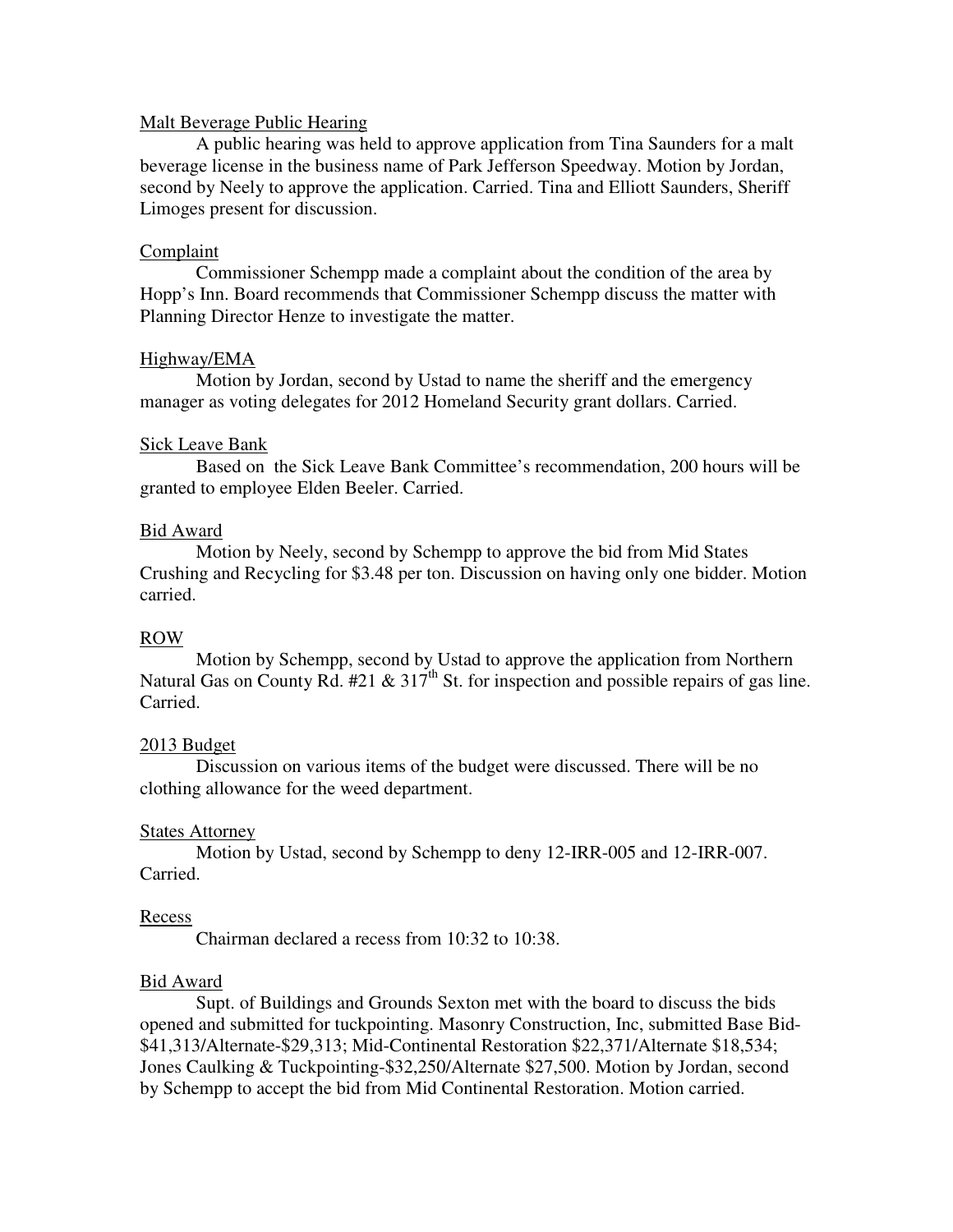#### Library

 Representatives from the Union County libraries met with the board to discuss the services they provide and request an increase from \$2500 per library to 3,000 per library.

#### Claims

 Motion by Schempp, second by Neely to approve the claims as follows. Carried. The following claims have been audited, approved and warrants drawn on the same: Bi-Weekly payroll for 07-13-12: Auditor \$112.00; Treasurer \$300.16; State's Attorney \$546.00; Public Building \$530.80; Assessors \$696.80; Register of Deeds \$802.01; Sheriff \$30,206.01; Nurse \$160.80; WIC \$192.96; Extension \$498.75; Weed \$3020.79; Highway \$21,228.18.Alcester Union (Legals) \$231.44; Alliance Communication (Phone) \$183.21; American Stamp (Supp) \$34.19; Bear (Repair) \$236.20; Beresford Community Bus (Allotment) \$500.00; Beresford Republic (Legals/Ads) \$589.73; Campbell Supply (Supp) \$452.00; Century Link (Phone) \$1,232.50; Chemco (Supp) \$64.96; Chesterman (Water) \$126.50; City of Alcester (Util) \$51.85; City of Vermillion (Supp) \$727.13; Community Health Clinic (Care) \$917.15; Country Estates (Repair) \$823.06; Crop Production Service (Supp) \$261.05; Crop Production Svcs (Supp) \$4,723.12; Dakota Dunes North Sioux City Times (Legals/Ads) \$383.44; Dakotabilities (Allotment) \$360.00; Dawn Steckelberg (Per Diem) \$63.00; Denise Cody (MI Hearing) \$15.00; Dept of Revenue (Malt Bev Lic) \$150.00; Dial-Net (Repair) \$267.50; Diamond Mowers (Supp) \$163.92; Diesel Machinery (Repair) \$152.57; Document Depot (Maint) \$40.00; Donna K Dietrich (MI Hearing) \$195.90; FEH Associates (Prof Fees) \$5,400.00; Filter Care (Supp) \$320.75; Frame Aligners (Repair) \$80.29; Grainger (Supp) \$50.86; Guarantee Oil (Supp) \$95.99 Hickory Tech (Phone) \$122.70; Holiday Inn (Rooms) \$443.52; Hydraulic Sales (Repair) \$35.97; Inland Truck Parts (Repair) \$92.50; Jacks Uniform & Equip (Cloth Allow) \$283.60; Janitor Depot (Supp) \$400.90; Jebro (Hwy Const) \$19,592.60; Jet Svc Center Exhaust (Repair) \$207.49; Jim Hawk Truck Trailers (Supp) \$355.33; Johnson Feed (Supp/Repair) \$283.02; Jones Food Center (Supp) \$23.07; Karen Swanda (MI Hearing) \$15.00; Katie Johnson (Pub Def) \$2,336.15; Knife River Midwest (Hwy Const) \$91,932.03; Knology (Util) \$205.51; Language Line Services (Interpreter) \$75.60; Leader Courier (Legals/Ads) \$594.97; Matheson (Repair) \$27.08; Maxine J Risty (Transcripts) \$83.50; Michael McGill (Pub Def/MI Board) \$2,988.46; Microfilm Imaging System (Maint) \$75.00; Midwest Wheel Companies (Repair) \$1,369.00; Mobile Electronic Svc (Repair) \$355.00; Nel Golden (Per Diem) \$25.00; Northland Products (Supp) \$2,017.85; Nygren's True Value (Supp) \$91.13; Ollies Drive Inn (Meals for Jail) \$8,427.25 Pedersen Machine (Repair) \$267.85; Perkins Office Solutions (Supp) \$744.40; Peterson, Stuart, Rumpca & Rasmussen (Pub Def) \$7,008.45; Petes Produce (Supp) \$35.05; Pioneer Drug (Drugs) \$985.50; Pyle Automotive (Maint) \$58.12; Quill Corporation (Supp) \$314.79; Ramkota Inn (Room) \$154.00; Sanitation Products (Repair) \$883.44; SD Dept Transportation (20% Share) \$5,470.80; SDACC (CLERP) \$4,880.78; Sheriff of Woodbury County (Return) \$60.85; Sioux Falls Two-Way Radio (Repair) \$492.89; Sioux Laundry (Wash for Jail) \$627.45; Sirchie (Supp) \$134.25; Slowey Court Reporting (Transcripts) \$82.50; Southdale Nursery (Supp) \$231.00; Southeast Farmers Elevator (Repair/Supp) \$28,714.53; State Bank of Alcester (Payment) \$3,931.78; Sturdevant's Auto (Supp) \$388.60; Thermo King Christensen